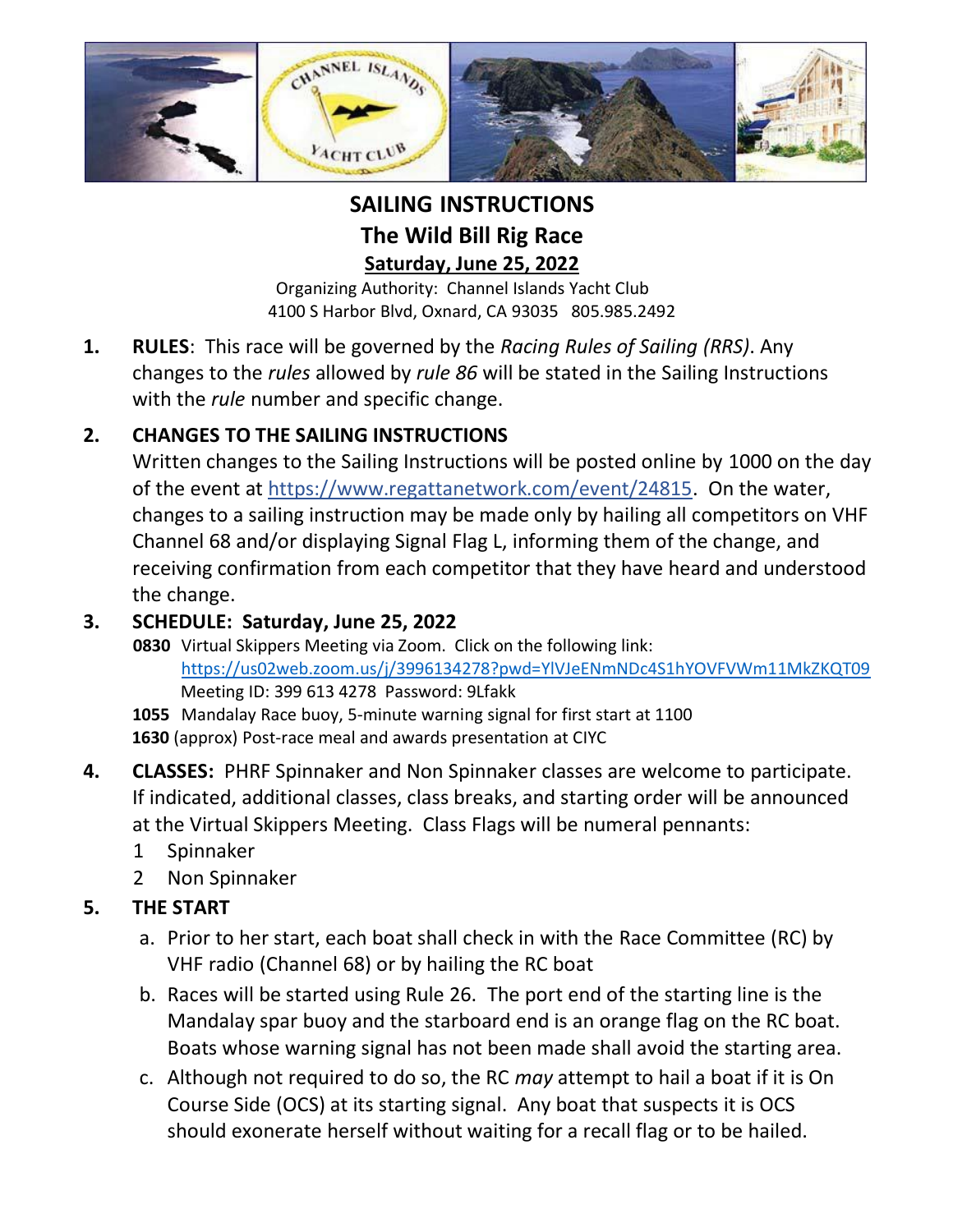#### **6. THE FINISH**

- a. The finish line will be between Channel Islands Harbor Channel Markers #4 and #5 (near the Rudder Room)
- b. To assure that the RC is on station at the finish line, the first boat to finish is requested to notify the RC (VHF Channel 68 or phone 415.518.4046) when approximately 30 minutes from the finish line
- c. Spinnakers must be doused (head below the level of the boom gooseneck fitting) before entering the channel, as defined by an imaginary line between Channel Markers #1 and #3 when approaching from the north and an imaginary line between Channel Markers #1 and #2 when approaching from the south
- d. The RC will acknowledge each boat's finish with a horn blast
- d. If the RC is absent when a boat finishes, the boat's crew shall contact the RC at the first reasonable opportunity to report her finish time and position relative to other boats
- e. A boat that starts but subsequently retires without finishing is asked to notify the RC at her earliest opportunity.
- **7. THE COURSES:** The race will begin near the Mandalay race buoy and finish in the entrance to Channel Islands Harbor. Courses will be chosen from the Wild Bill Rig Race Course Chart with course distances between 8.6nm and 22.0nm and one or more oil platforms as marks of each course. Their associated mooring buoy(s) are also marks of the course.
- 8. **PROTESTS:** Protests shall be delivered to the RC within 1 hour of the finish of the protesting boat or within 1 hour of her return to her harbor if she retires. An electronically-fillable Hearing Request Form (formerly Protest form) is available online at US Sailing [\(https://cdn.ussailing.org/wp](https://cdn.ussailing.org/wp-content/uploads/2021/03/US_Sailing_Hearing_Request_Form_20210301_Fillable.pdf)content/uploads/2021/03/US Sailing Hearing Request Form 20210301 Fillabl [e.pdf\)](https://cdn.ussailing.org/wp-content/uploads/2021/03/US_Sailing_Hearing_Request_Form_20210301_Fillable.pdf)
- **9. SAFETY EQUIPMENT:** Each skipper is responsible for compliance with applicable US Sailing Safety Equipment Requirements for Nearshore. The RC reserves the right to disqualify nonconforming boats. All boats shall carry a VHF radio with Channels 16 and 68. The minimum number of persons aboard shall be 2. The RC will monitor VHF Channel 68 throughout the race.
- **10. POST-RACE HOSPITALITY AND AWARDS:** Beginning at approximately 1600hrs CIYC will host a post-race hot snack and presentation of individual race awards. The Wild Bill Rig Race Perpetual Trophy will be engraved with the winners' names and classes and displayed at CIYC.